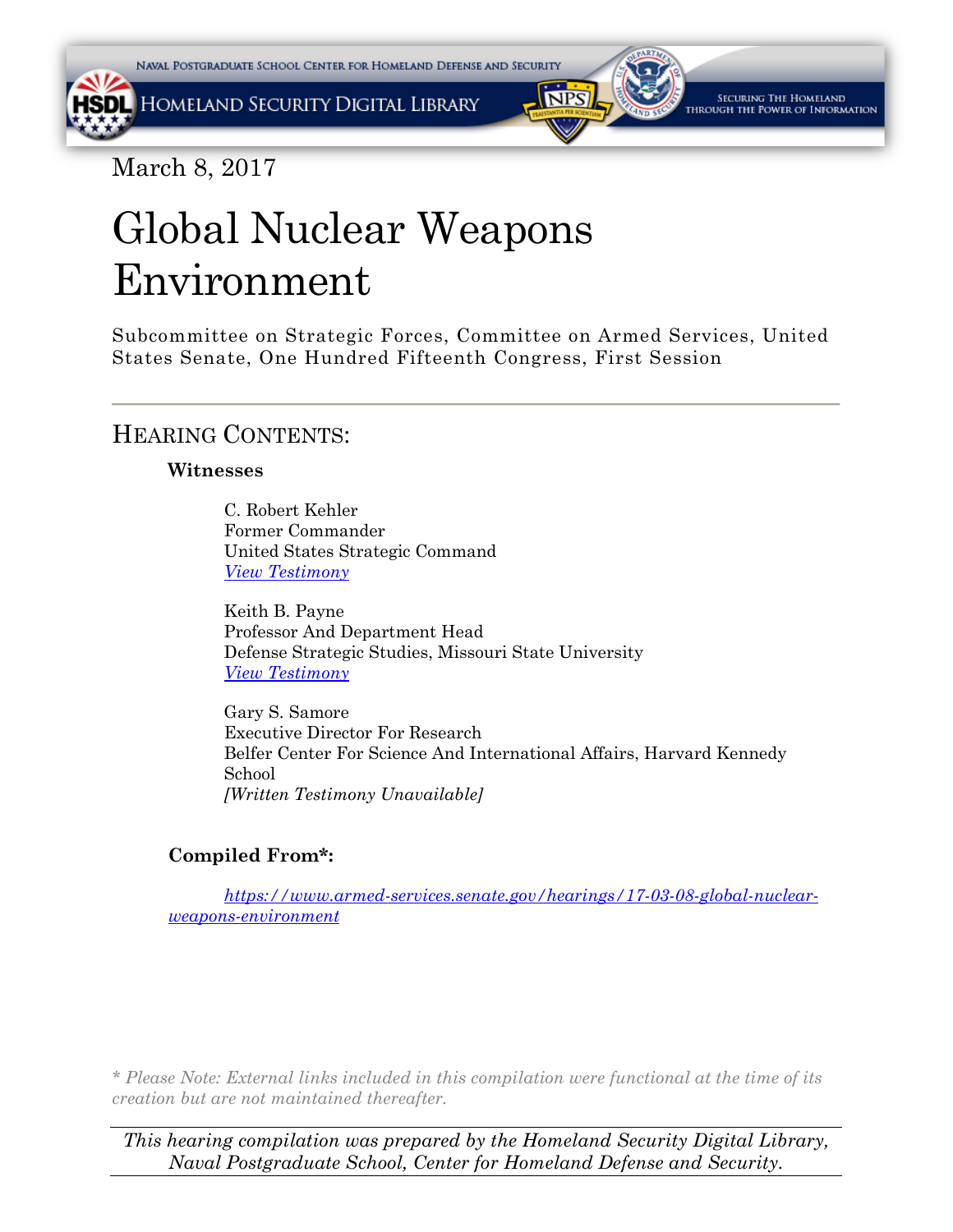<span id="page-1-0"></span>NOT FOR DISTRIBUTION UNTIL RELEASED BY

THE SENATE ARMED SERVICES COMMITTEE SUBCOMMITTEE ON STRATEGIC FORCES

## STATEMENT OF

## GENERAL C. ROBERT KEHLER

### UNITED STATES AIR FORCE (RETIRED)

### BEFORE THE

## SENATE ARMED SERVICES COMMITTEE SUBCOMMITTEE ON STRATEGIC FORCES

## 8 MARCH 2017

NOT FOR DISTRIBUTION UNTIL RELEASED BY

THE SENATE ARMED SERVICES COMMITTEE SUBCOMMITTEE ON STRATEGIC FORCES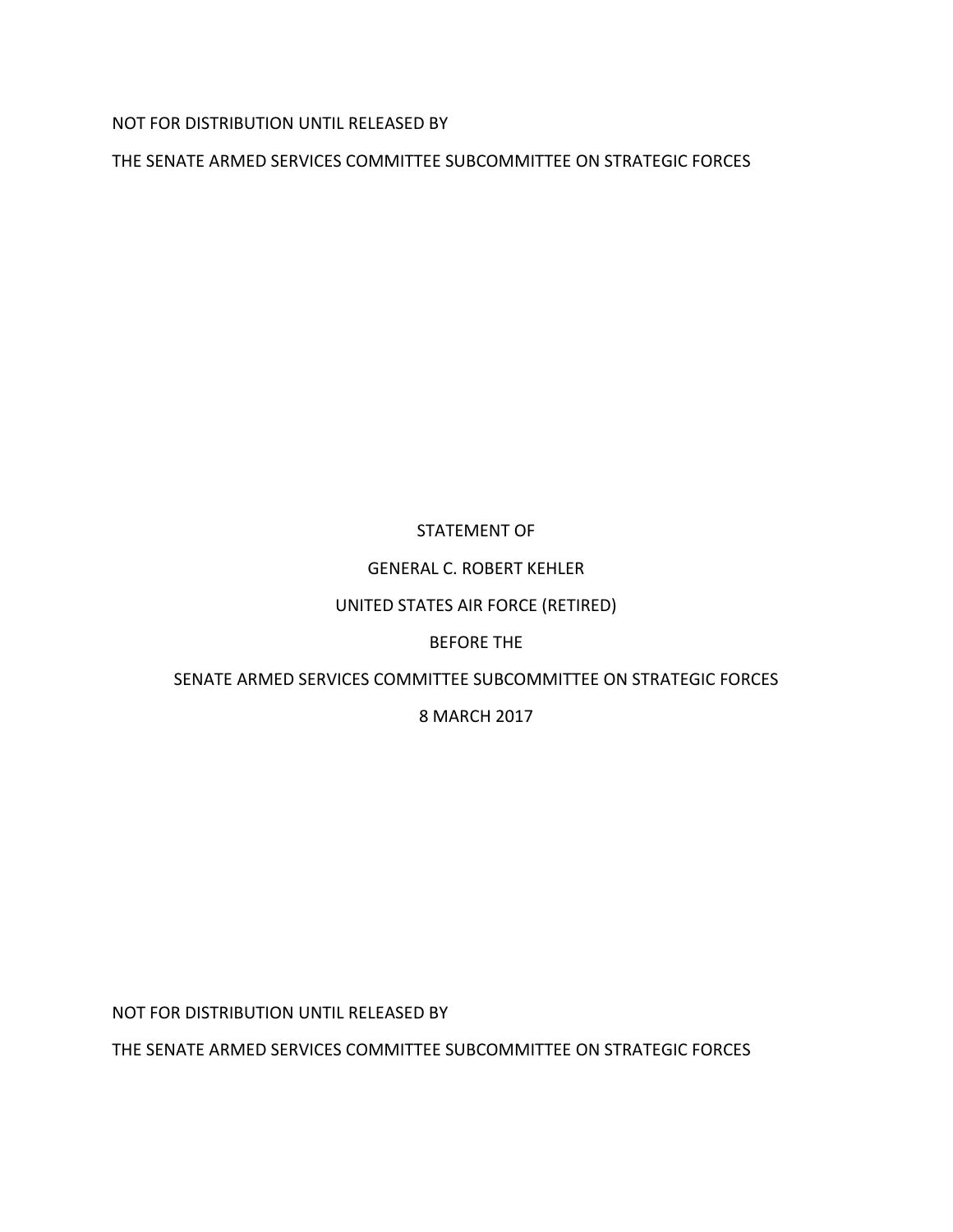Chairman Fischer, Ranking Member Donnelly, and distinguished members of the subcommittee, I am honored to join you today to offer my personal perspective on the global nuclear weapons environment. The views I express today are mine and do not represent the Department of Defense, United States Strategic Command, or the United States Air Force.

As I begin I want to thank you for the support you provided to me and the people I was privileged to command while I served at Air Force Space Command and United States Strategic Command, and for your continued focus on these important matters.

#### **21st Century Security Environment**

We live in highly uncertain and complex times and I continue to believe that a robust strategic deterrent composed of missile defenses, leading‐edge conventional and non‐kinetic capabilities, modern nuclear forces, assured command and control, effective intelligence collection and support, and highly trained and well‐led people will be needed to underwrite US national security and to assure the security of our allies and partners for as far into the future as I can see.

Threats to our security and the security of our allies are diverse, can arrive at our doorsteps quickly, and can range from small arms in the hands of terrorists to nuclear weapons in the hands of hostile state leaders. Yesterday's regional battlefield is becoming tomorrow's global battle‐space where conflicts may begin in cyberspace and quickly extend to space…most likely before traditional air, land, and sea forces are engaged. Adversaries are acquiring technologies and exploiting the interconnected nature of our world to quickly transit political,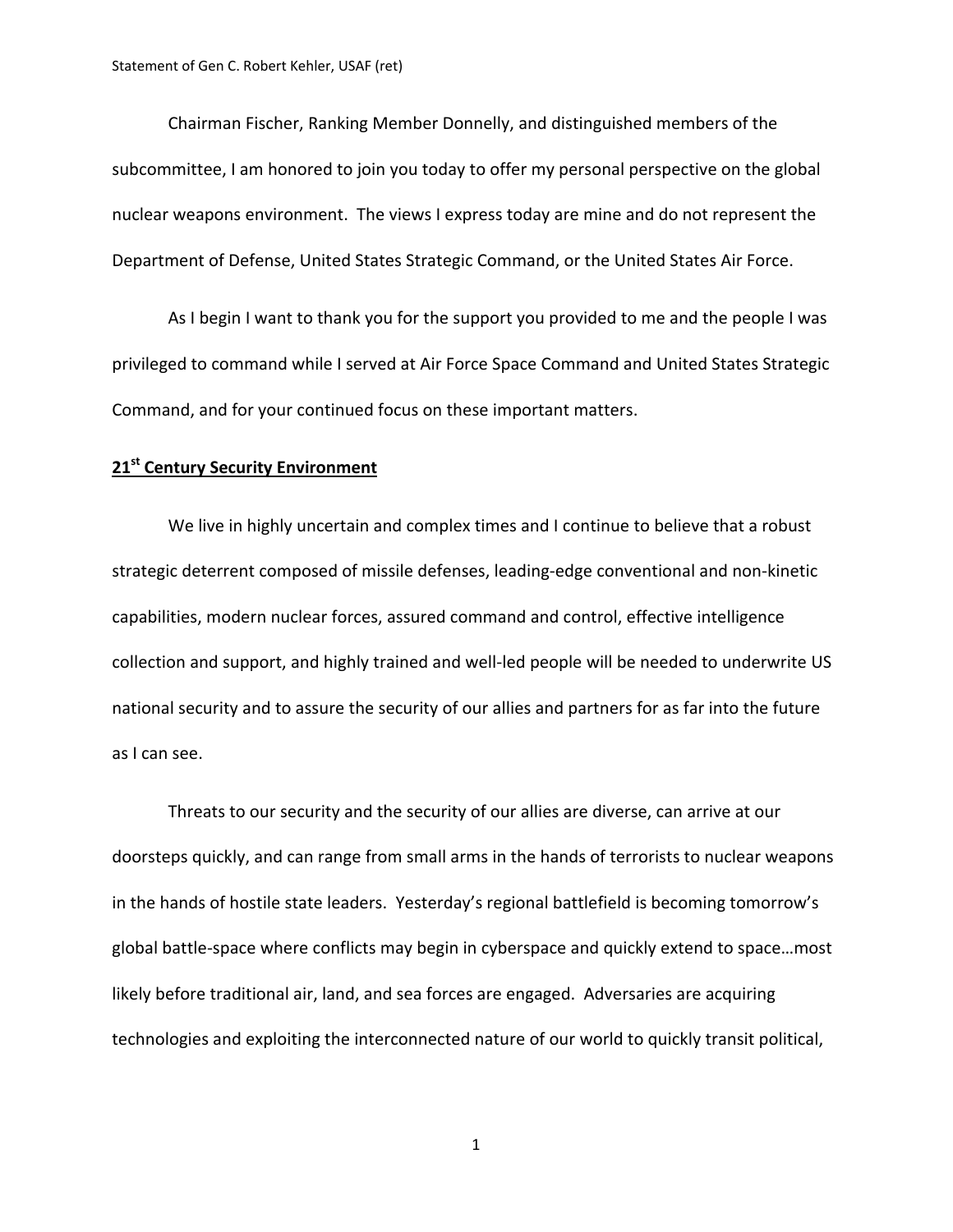geographic, and physical boundaries. The possible intersection of violent extremism and weapons of mass destruction remains a significant concern that requires constant vigilance.

State and non‐state actors alike stress our intelligence capabilities and contingency plans by employing highly adaptive, hybrid combinations of strategies, tactics, and capabilities and by using the speed of information to further their cause and mask their activities behind a veil of deception and ambiguity. New capabilities like cyber weapons and unmanned vehicles are emerging and familiar weapons like ballistic missiles and advanced conventional capabilities are more available, affordable, and lethal.

Current events remind us that we must continue to pursue and destroy violent extremists and their networks while remaining constantly on guard to prevent and respond to attacks from them. Beyond violent extremists, state adversaries are seeking to change the strategic situation in their favor by threatening the US and allied homelands below the nuclear threshold with attack by long‐range conventional and cyber weapons, while preserving the capability to escalate to nuclear weapons with a variety of options from limited to major attacks.

This type of "integrated" strategic threat is completely different from the Cold War when strategic attack was synonymous with nuclear attack. When used in concert with capabilities designed to degrade our key operational enablers (e.g., space‐based ISR and communications) and negate our conventional power projection capabilities, state adversaries believe a credible threat to escalate a conflict to the strategic level against the US homeland and the homelands of our allies will raise the risks and costs of US intervention to unacceptable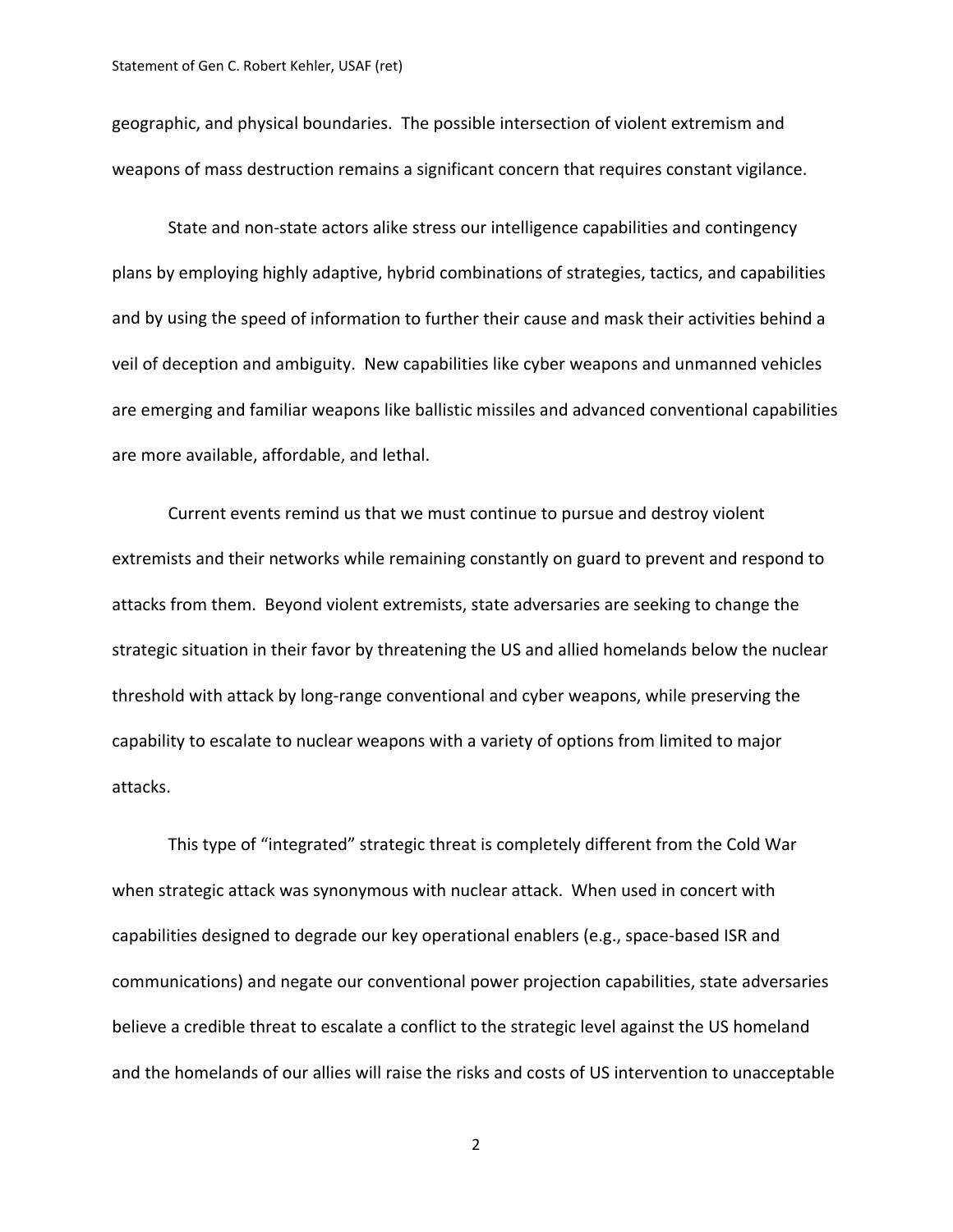levels, force the US to the sidelines, fracture our alliances, and thereby enable more assertive foreign policies and aggressive actions. Nuclear weapons underwrite their approach.

Even discounting for hyperbole, recent public reports validate what I saw while on active duty. Violent extremists continue to evolve and present an active threat. Russia and China are both upgrading their significant long‐range conventional strike capabilities and exercise them routinely; both are active in cyberspace; both are deploying the means to threaten our national security space assets; both are improving their anti‐access/area denial capabilities to challenge our forward‐deployed and power projection forces; and both can quickly inflict enormous casualties and damage on the US and our allies with nuclear forces that they are modernizing. Although I believe the likelihood of a massive surprise nuclear attack is low today (and still must be deterred), I am troubled by statements from Russia and elsewhere that describe the possible limited use of nuclear weapons in regional conflicts.

Beyond Russia and China, North Korea routinely threatens its regional neighbors, US territory, and US forward forces with conventional and nuclear attack and is aggressively working to deploy its weapons on intercontinental-class missiles to threaten the US directly. India and Pakistan raise the potential of nuclear use in their disputes. Active conflict and unrest continue elsewhere.

In my view, we cannot deal with any of today's adversaries in a "one size fits all" manner. Deterring dangerous actors with widely different motivations, objectives, and capabilities requires us to carefully tailor our strategies, plans and capabilities. Deterrence strategies that are the preferred ways to counter a nation‐state will likely not be effective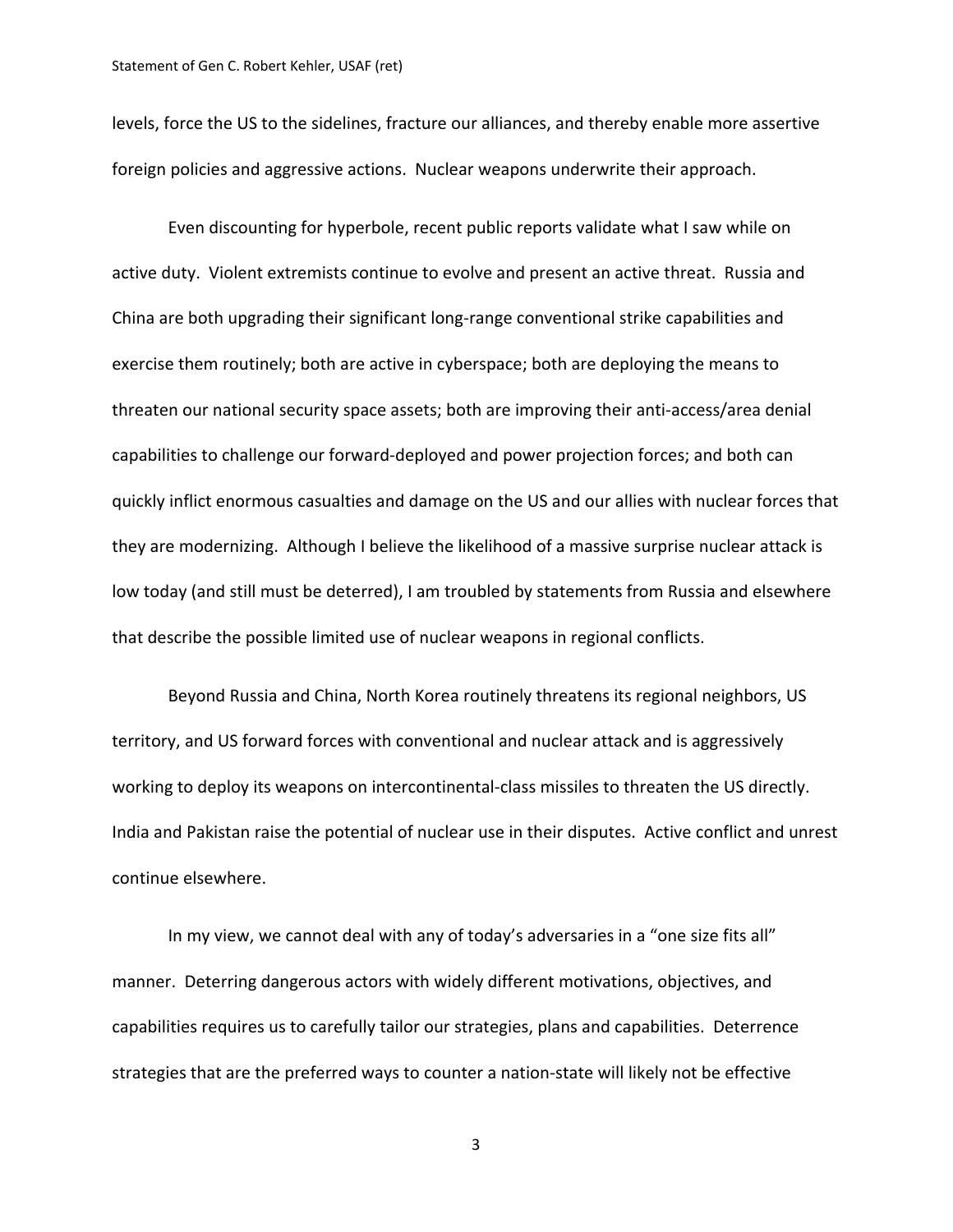against violent extremists where direct action is often the only recourse. Nuclear weapons may not be the most credible deterrence tool in some scenarios where they were once the preferred (sometimes the only) option. Therefore, we must match our strategies, plans, and capabilities to individual actors and deploy a range of conventional, non‐kinetic, and nuclear capabilities that can either deter (always the preferred outcome) or, if necessary, defeat them in multiple scenarios. Similarly, we must also synchronize our extended deterrence strategies and plans with the unique needs of our allies and partners.

#### **The Enduring Role of US Nuclear Weapons**

A long‐held view of deterrence theory suggests that deterrence exists when an adversary believes they cannot achieve their objectives, will suffer unacceptable consequences if they try, or both. It is based on an adversary's understanding of the capability and resolve of their potential enemy. Ultimately, deterrence is about human beings, what they value, and what they believe.

The end of the Cold War allowed the US to reduce the role and prominence of nuclear weapons in our defense planning and to dramatically reduce both the number of deployed weapons and the overall size of our stockpile. As several of my predecessors at United States Strategic Command and I recently stated: "Today's nuclear triad is far smaller and postured much less aggressively than its Cold War ancestor. Shaped by presidential initiatives and arms reduction agreements, by 2018 the number of weapons deployed on triad systems will be barely one-tenth of Cold War highs. Heavy bombers and supporting tankers are no longer loaded and poised to take off with nuclear weapons, and ballistic missiles are aimed at open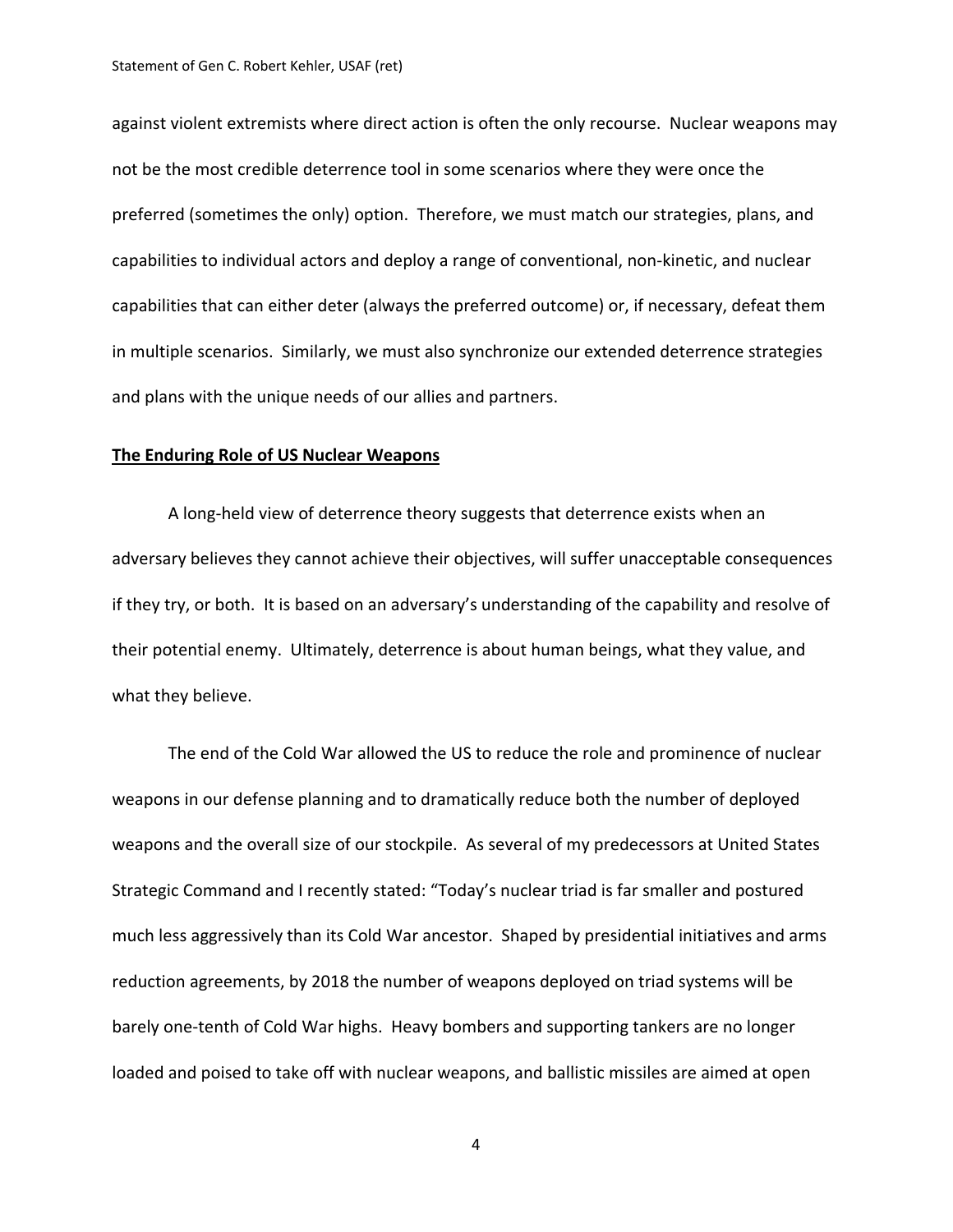areas of the ocean. Theater nuclear forces have been reduced to a small number of dual‐ capable aircraft supporting the NATO alliance."<sup>i</sup> In addition, policymakers have refined the US position on the potential use of nuclear weapons (extreme circumstances where vital national interests are at stake) and have restated the US commitment to the negative security guarantee contained in the Nuclear Non‐Proliferation Treaty.

Nevertheless, nuclear weapons continue to play a critical role in our security strategy and the strategies of our key allies and partners as the ultimate guarantor of national survival. While no longer needed to deter a conventional attack from the massed armored formations of the now extinct Warsaw Pact, nuclear weapons continue to prevent both the coercive and actual use of these weapons against us (their primary objective), constrain the scope and scale of conflict, obviate the need for additional allies and partners to acquire their own, and compel potential adversary leaders to consider the implications of their actions before they act. Highly precise conventional weapons, non‐kinetic capabilities, and defenses all play an increased deterrent role today; but I believe history shows that conventional weapons have never had the same overall deterrent effect as nuclear weapons and, therefore, cannot serve as a large-scale replacement. The ultimate paradox of the nuclear age is still with us—to prevent their use, we must remain credibly prepared to use them.

#### **Going Forward**

The Cold War has been over for more than 25 years and as tempting as it is to look backward to that time as the basis for today's solutions (especially those involving nuclear weapons), we must recognize that little in today's world is the same. I am concerned when I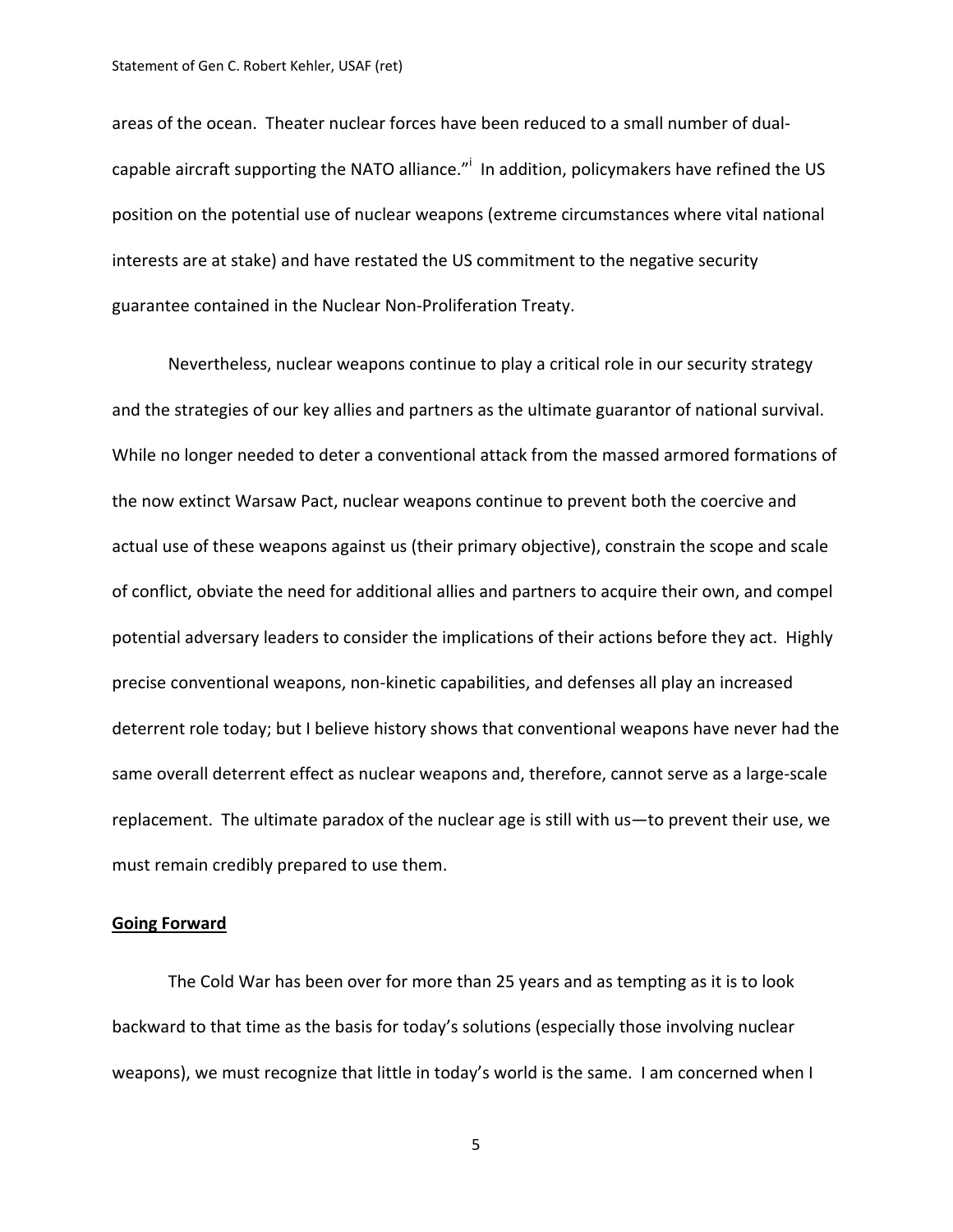hear the words *new cold war* used to describe either the current situation or a suggestion of our response to it. While many of the concepts sound the same, how we understand our adversaries and develop approaches to deter them must be based on a clear‐eyed assessment of them and the realities of the 21<sup>st</sup> Century; not the mid-point of the 20<sup>th</sup> Century. Nuclear weapons remain foundational to our security, but nuclear weapons are only one of many important instruments that must be carefully orchestrated for maximum deterrent credibility and effect today.

US nuclear strategy and policy have been remarkably consistent over the decades. Changes have been evolutionary and not revolutionary and, thus, I believe the US and Russia have been able to establish a pathway that has dramatically reduced the nuclear threat while maintaining stability and deterrence credibility. Arms reduction and other efforts have verifiably reduced the stockpiles while promoting mutual visibility and understanding. Nuclear policy and employment strategy have been revised to meet today's deterrence needs, including the full consideration of conventional and non‐kinetic strike capabilities in plans and options. But nuclear weapons are not gone from world affairs and are not likely to be gone anytime soon. The US is at a critical juncture regarding the future of our nuclear deterrent and, as numerous studies and reports have shown, we are out of margin.

The time to act has arrived. Again, as my colleagues and I recently said: "The last concentrated investment to modernize the triad came during the Reagan administration. We continue to rely on that era's Ohio‐class ballistic missile submarines (SSBNs), missiles, and B‐2 bombers today as well as B‐52s, Minuteman ICBMs, Air Launched Cruise Missiles (ALCMs), and command and control systems that were designed and fielded far earlier. Even with periodic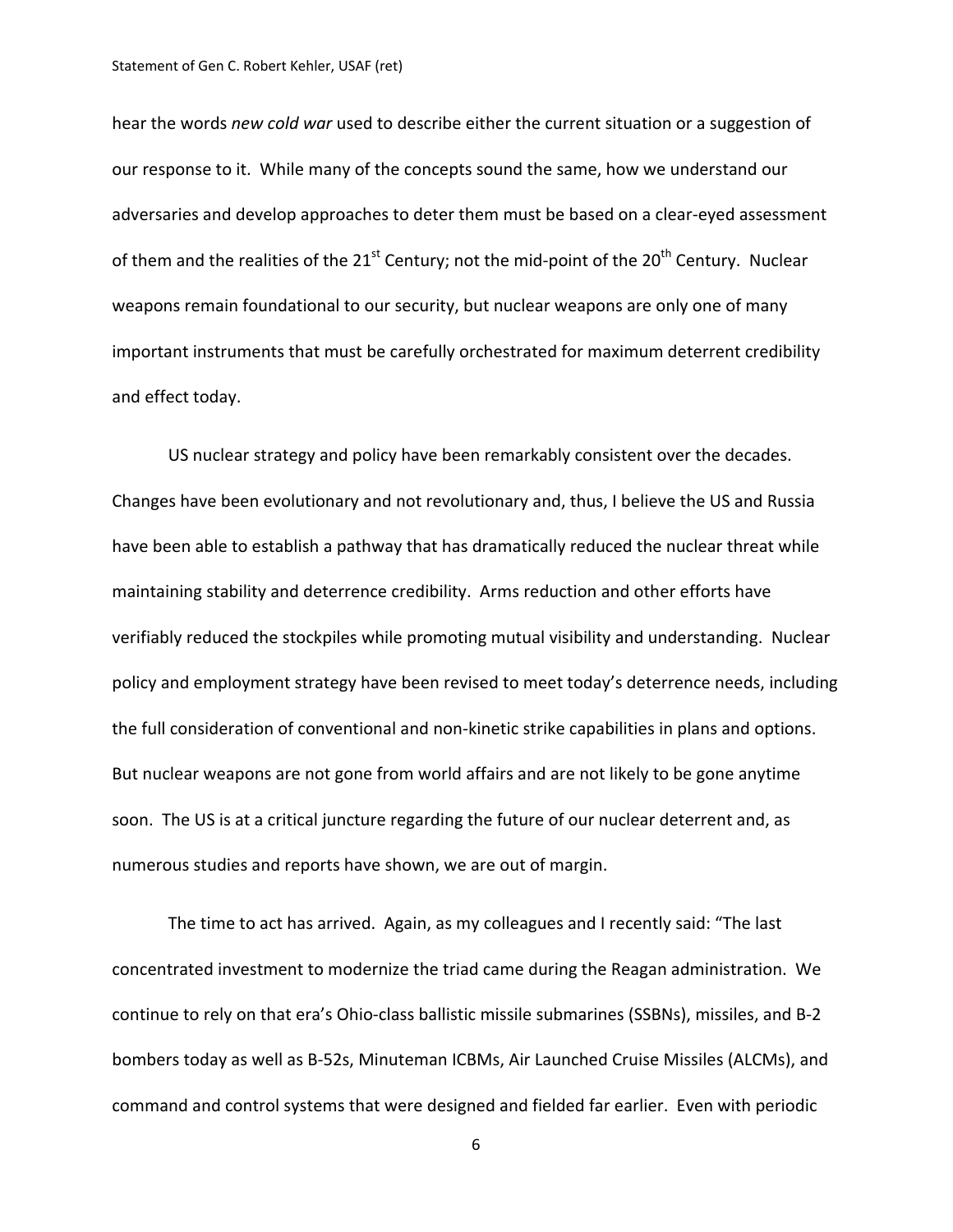upgrades and life extensions, legacy systems that were conceived and deployed over three decades ago are reaching the inevitable end of their service lives.""

A bipartisan consensus to modernize the triad, dual‐capable aircraft, the nuclear weapons industrial complex, and the nuclear command/control/communications system has been carefully built between the Department of Defense and Congress. I fully support the triad and the nuclear modernization proposals that have been described in recent budgets, and hope the upcoming Nuclear Posture Review validates these plans and restates the sense of urgency needed to carry them out.

The modernization plans that are before you address the significant issues that exist in the nuclear enterprise. Weapon life extension programs will ensure the deployed force remains safe, secure, and effective. Modernizing the unique and highly specialized nuclear weapon industrial complex will sustain the deployed force and, with adoption of the 3+2 strategy, will allow us to further reduce the stockpile while retaining the critical capabilities and skills needed to respond to an uncertain future. Revitalizing the triad and dual‐capable aircraft will continue to present an attacker with insurmountable attack and defensive problems along with the certainty of an effective response, provide the president with a range of options to deal with a crisis or conflict, and provide an effective hedge against technical failures or geopolitical uncertainty. Upgrading the nuclear command, control, and communications system will ensure the president remains linked to the forces for positive control.

In addition to the modernization plans already proposed, I would also highlight several other important needs for your consideration.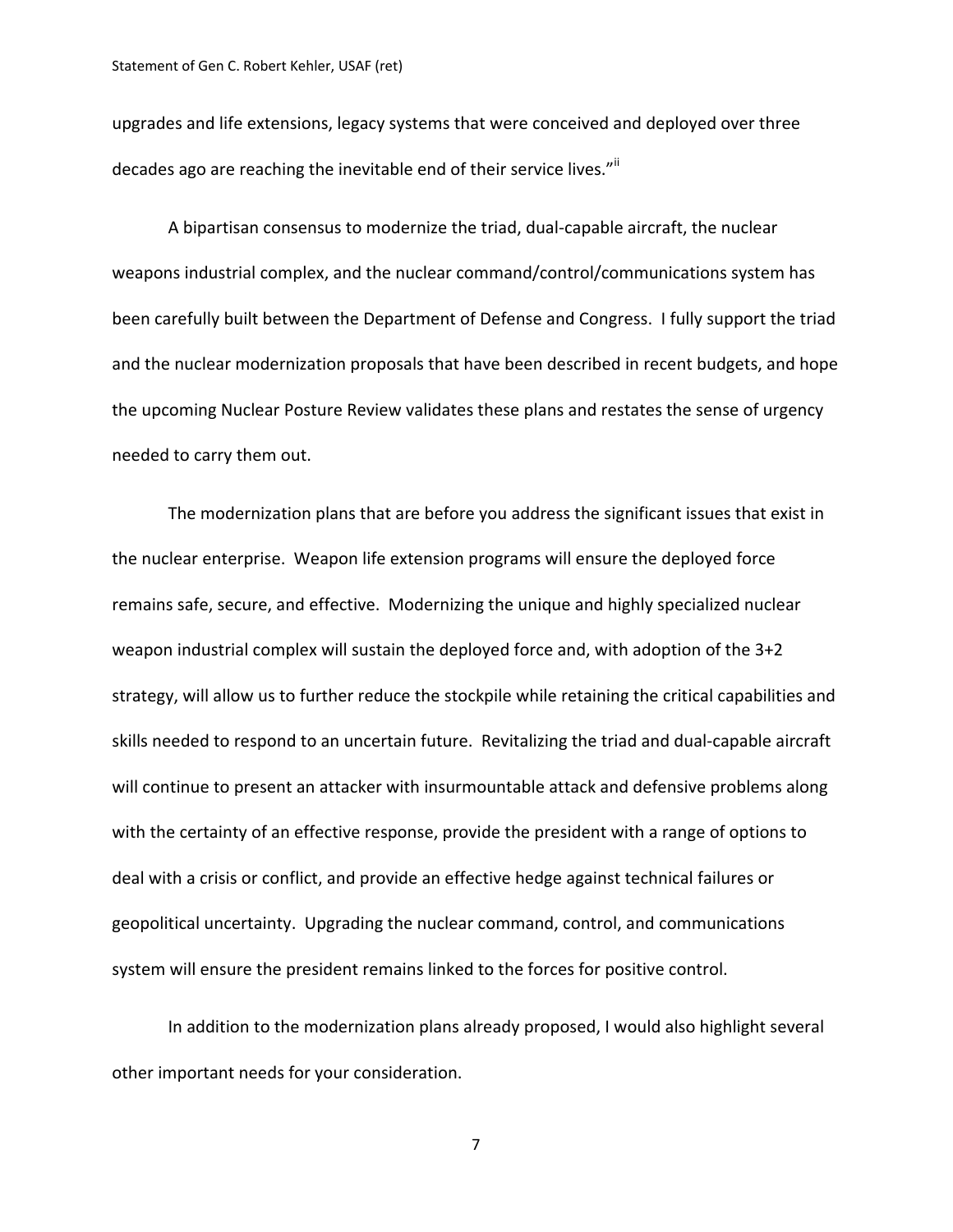- Better adaptive planning capabilities to meet emerging (and possibly unforeseen) scenarios in a crisis or conflict.
- Increased attention to new threats like cyber weapons, inside actors, and drones.
- More emphasis on enhancing the resilience of critical space and network infrastructures.
- More effective integration of cross-domain capabilities.
- Prototyping and other steps to retain critical skills in nuclear weapon design and manufacture.

While I think the renewed discussion about strategic deterrence and nuclear weapons is long overdue, such discussion can become harmful if the result is confusion or paralysis. In my estimation, policy makers across several administrations have sent conflicting signals regarding the continued value of the US nuclear deterrent and the necessity and cost of its modernization. Clarity and commitment regarding nuclear weapons, their continued foundational role in US and allied defense strategy, and the investment needed to sustain them are as important now as they ever were during the Cold War. Deterrence credibility and national security demand it.

<sup>&</sup>lt;sup>i</sup> Gen. C. Robert Kehler, Gen. Larry D. Welch, Adm. James O. Ellis, Gen. Kevin P. Chilton, Adm. Cecil D. Haney, Adm. Henry G. Chiles, Gen. Eugene E. Habiger, Adm. Richard W. Mies, Open Letter, "The U. S. Nuclear Triad Needs an Upgrade," The Wall Street Journal, 12 January 2017, p. A17.<br><sup>ii</sup> Ibid.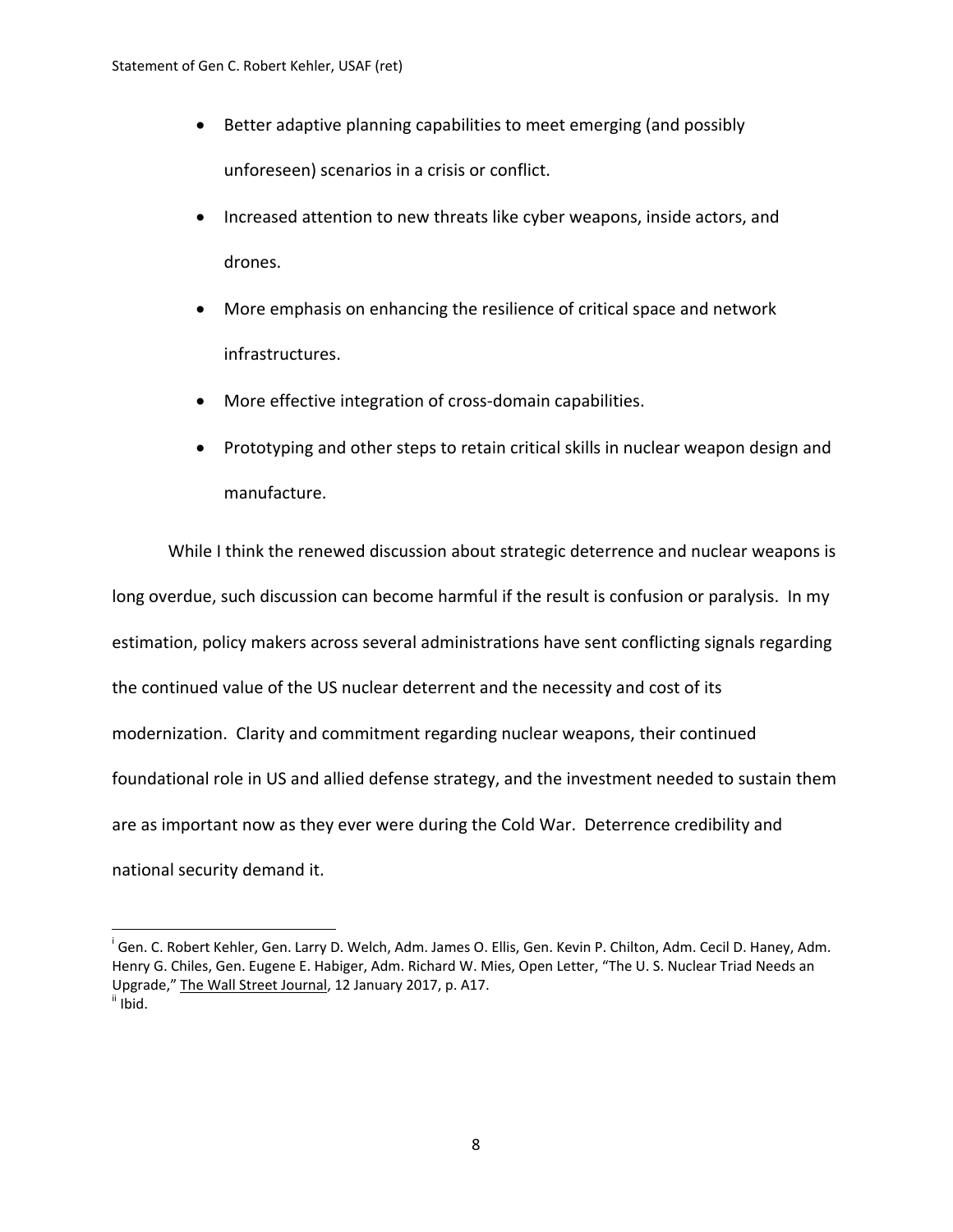#### The Global Nuclear Weapons Environment

#### <span id="page-10-0"></span>Hearing, Strategic Forces Subcommittee, Senate Arms Services Committee March 8, 2017

#### Prepared Statement By:

#### Dr. Keith B. Payne Department Head and Professor, Graduate Department of Defense and Strategic Studies Missouri State University

The forthcoming Nuclear Posture Review (NPR) will confront two overarching questions: First: what are the changes in the security environment since the 2010 NPR? And, second, what do these changes suggest regarding US policies and requirements?

My remarks along these lines today focus on Russia, but there are important parallels with regard to US-Chinese relations that we can discuss as well.

The most fundamental point is that threat conditions have worsened dramatically since the 2010 NPR. Indeed, each of the three previous NPRs presumed an increasingly benign new world order in which nuclear weapons and deterrence would play a declining role. The predominant view was that the post-Cold War world was moving beyond nuclear weapons, and that nuclear deterrence was increasingly irrelevant to US relations with Russia and China.<sup>1</sup> In this more benign new world the highest priority of US nuclear policy was nonproliferation and the reduction of US nuclear forces and their roles was deemed critical to advance that priority goal.<sup>2</sup>

The overarching US policy direction that followed from these beliefs was that US nuclear forces and deterrence were of greatly-declining value, and correspondingly, their salience and numbers should be lowered on a continuing and progressive basis.

<sup>&</sup>lt;sup>1</sup>It is difficult to overstate the certainty that attended this policy direction. It was reflected in a highly-regarded 1991 *Foreign Affairs* article written by three senior former officials and authors, including the late Robert McNamara. To wit, hostility with Russia was described as, "hardly more likely to be revived than the religious wars of the sixteenth and seventeenth centuries between Catholics and Protestants in Europe, "Carl Kaysen, Robert S. McNamara, and George W. Rathjens, "Nuclear Weapons After the Cold War," *Foreign Affairs*, Vol. 70, No. 4 (Fall 1991), p. 96. Over two decades later, the Global Zero Commission study, chaired by a former Vice Chairman of the JCS, similarly said, "The risk of nuclear confrontation between the United States and either Russia or China belongs to the past, not the future." James Cartwright, Chair, Global Zero U.S. Nuclear Policy Commission, *Modernizing U.S. Nuclear Strategy,Force Structure and Posture* (Washington, D.C.: Global Zero, May 2012), p. 6, available at http://www.globalzero.org/files/gz\_us\_nuclear\_policy\_commission\_report.pdf

<sup>2</sup> U.S. Department of Defense, *2010 Nuclear Posture Review Report* (Washington, D.C.: Department of Defense, April 2010), pp. i, iii-vii, available at

https://www.defense.gov/Portals/1/features/defenseReviews/NPR/2010\_Nuclear\_Posture\_Review\_Report.pdf.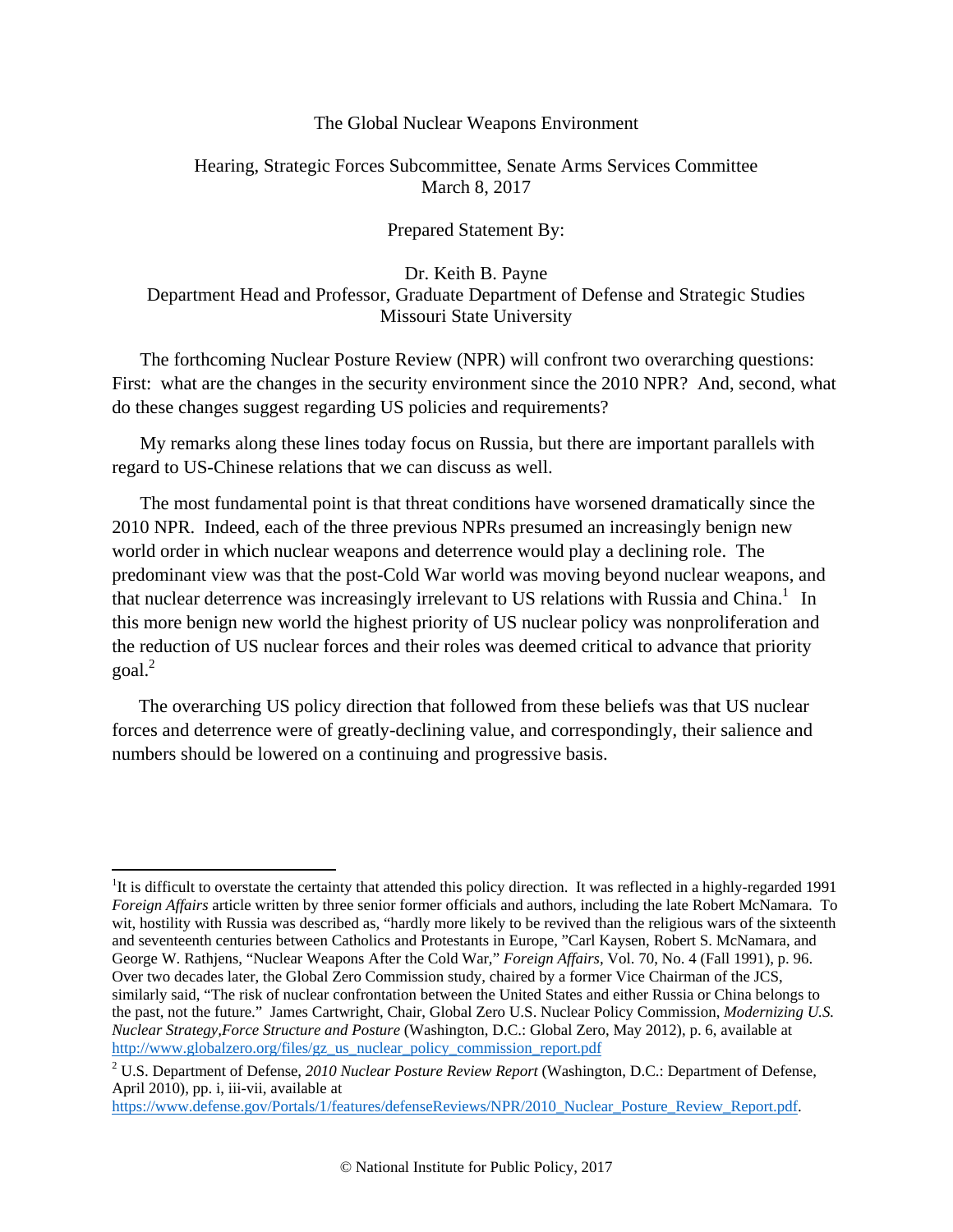Unfortunately, it is now clear that the expected benign new world order has been overtaken by reality, $3$  including particularly blatant Russian and Chinese drives to overturn the existing political order in Europe and Asia respectively, and the decade-long expansion of nuclear capabilities pursued by both Moscow and Beijing. Today's stark reality is demonstrated by Russia's call for a new "post-West" world order,<sup>4</sup> its continuing aggression against Ukraine and explicit nuclear first-use threats against NATO states and neutrals.<sup>5</sup>

The Putin regime has sought repeatedly to coerce the West with threats of nuclear first-use employment. According to Russian military writings and exercises, as reported, the West is expected to concede in the face of Russian nuclear escalation threats or limited nuclear first use.<sup>6</sup>

Correspondingly, Russia is not interested in limiting its theater conventional or nuclear forces and has deployed a nuclear-capable cruise missile, reportedly the SSC-8, in direct violation of the 1987 INF Treaty.<sup>7</sup> According to Col. Gen. Sergei Ivanov, then-Kremlin Chief of Staff, Russia has little incentive for further nuclear arms control negotiations with the United States because Russian systems "are relatively new" while the United States has "not conducted any upgrades for a long time."<sup>8</sup> Unfortunately, this type of characterization of US nuclear arms is not controversial.<sup>9</sup>

<sup>&</sup>lt;sup>3</sup> So much so that Sweden has decided to return to military conscription, and the Swedish Defense Minister, Peter Hultquist, has acknowledged: "Politicians at the time maybe thought that the future would be more sunny than the reality is today… The security situation and what could come in the future was underestimated." See Martin Selsoe Sorensen, "Sweden Reinstates Conscription, With an Eye on Russia," *The New York Times*, March 2, 2017, available at https://www.nytimes.com/2017/03/02/world/europe/sweden-draft-conscription.html?  $r=0$ .

Russian Foreign Minister Sergei Lavrov, quoted in, Hui Min Neo, Bryan McManus, "US Pledges 'Unwavering' Commitment, Europe Lukewarm," AFP, February 18, 2017, at https://www.yahoo.com/news/pence-caps-week-usdiplomatic-efforts-calm-allies-0558127929.html. 5

<sup>&</sup>lt;sup>5</sup> Then-Commander of the US European Command, Gen. Philip Breedlove, said in Feb. 2016, "Russia's continued aggressive actions and malign influence remain a top concern for our nation and my highest priority as EUCOM Commander." General Philip Breedlove, Commander, U.S. European Command, U.S. European Command Posture Statement 2016, February, 25, 2016, at http://www.eucom.mil/media-library/article/35164/u-s-european-commandposture-statement-2016.

See for example, Keith Payne and John Foster, *Russian Strategy: Expansion, Crisis and Conflict* (Fairfax, VA: National Institute Press, 2016). See also, Dave Johnson, "Nuclear Weapons in Russia's Approach to Conflict," *Recherches & Documents*, No. 6 (November 2016), p.13, at, www.FRSTRATEGIE.org.

<sup>7</sup> Reported in, Michael Gordon, "Russian Cruise Missile, Deployed Secretly, Violates Treaty, Officials Say," *The New York Times*, February 14, 2017, at, https://www.nytimes.com/2017/02/14/world.europe/russia-cruise-missilerms-contorl-treaty.html?rref=collection%2Fbyline%2Fmichael-r.-gordon. See also, Adm. Harry Harris, Commander, U.S. Pacific Command, *The View from the Indo-Asia-Pacific*, WEST 2017 Conference Lunch Keynote, San Diego, CA, February 21, 2017, p. 4, available at, http://www.pacom.mil/Meida/Speeches-Testimony/Article/1089966/west-2017-keynote-the-view-from-the-indo-asia-pacific/.

 <sup>&</sup>quot;Russia today is not interested in U.S.-proposed arms reduction – Sergei Ivanov," *Interfax*, March 5, 2013. (Transcribed by World News Connection).

<sup>&</sup>lt;sup>9</sup> The Commander of US Strategic Command, Gen. John Hyten, has rightly described US strategic nuclear forces: "All our stuff is old. It's still ready, safe, secure, reliable. But it's old." See, "Hyten: Modernize, Don't Increase Number of Nukes," *Air Force Magazine*, March 2, 2017, available at

http://airforcemag.com/DRArchive/Pages/2017/March%202017/March%2002%202017/Hyten-Modernize,-Don't-Increase-Number-of-Nukes.aspx,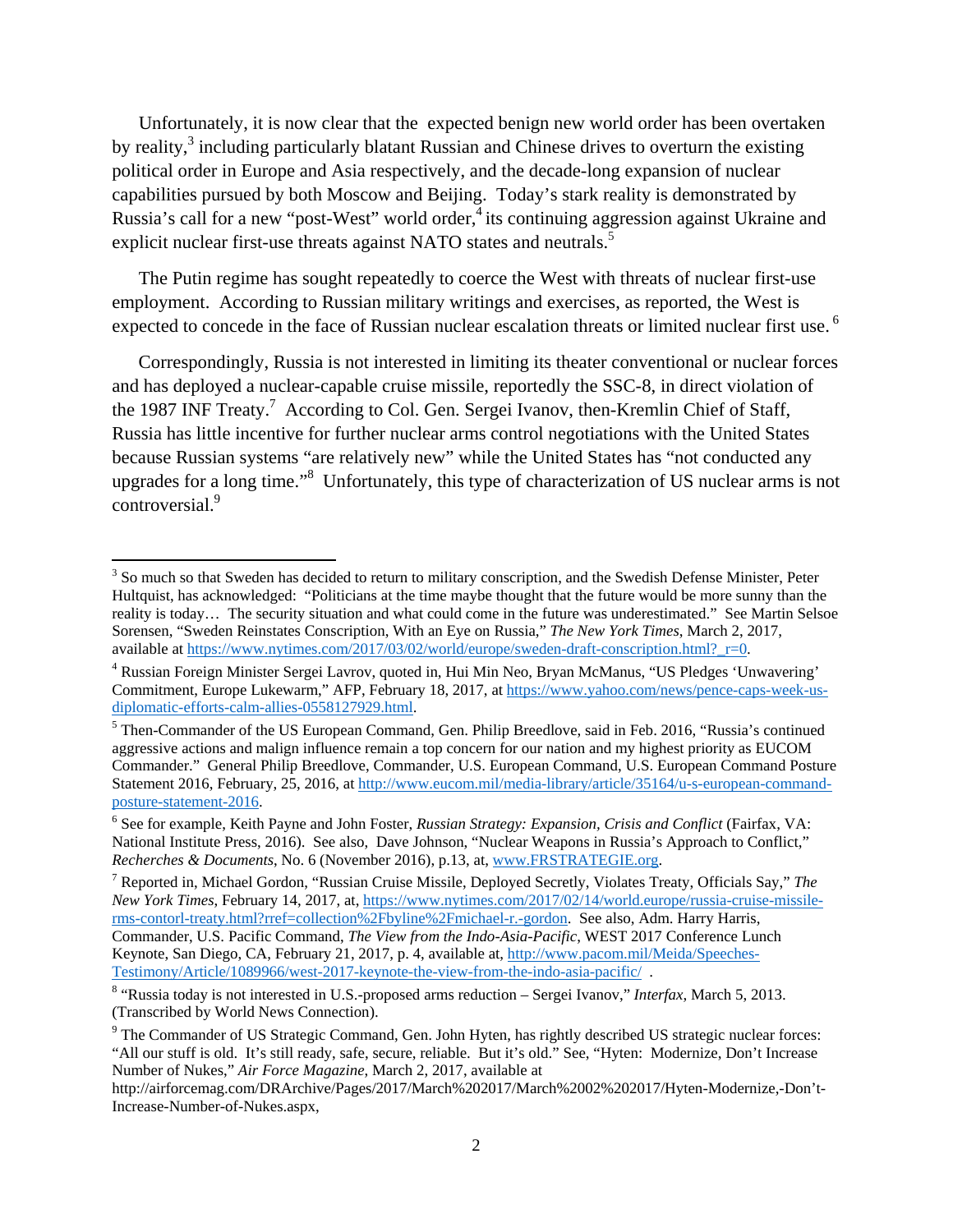Russia's coercive nuclear threats and reported planning for nuclear first use presents a profound new challenge for Western deterrence and assurance strategies.10 This is not speculation about some dark future; this challenge is here and now.<sup>11</sup> In response, some European officials, including in Germany, reportedly now are discussing an independent nuclear "Euro-deterrent,"12 and NATO's Deputy Supreme Allied Commander, Sir Adrian Bradshaw, describes the current threat context in stark terms: "The threat from Russia is that through opportunism and mistakes and a lack of clarity regarding our deterrence we find ourselves sliding into an unwanted conflict which has existential implications."<sup>13</sup>

Consequently, priority goals for the forthcoming US Nuclear Posture Review must be to: 1) understand Russian goals and strategy; 2) understand why Moscow believes it has exploitable advantages that now enable it to change the post-Cold War order and issue coercive nuclear firstuse threats, and; 3) identify in light of those goals and beliefs how the West can effectively deter Moscow and assure allies. I will take just a few minutes to address these questions.

First, based on open Russian writings and speeches over years, it is clear that Moscow is driven to correct what it perceives to be the geopolitical injustices of the post-Cold War order forced on it by the West in Russia's time of weakness. President Putin famously called the collapse of the Soviet Union the greatest catastrophe of the Twentieth Century.<sup>14</sup>

The West supposedly has pushed Russia too far and has further highly-aggressive designs against Russia, including regime change. Consequently, the Putin regime is rearming Russia and changing European borders with the expressed goal of overturning the despised post-Cold War settlement and restoring Russia's power position. This combination of Russian goals and perceptions make friction with the West inevitable: it carries the potential for high stakes conflict and even nuclear escalation.

 $10$  There are many open discussions regarding allied concerns. See for example, Bradley Peniston, "A Key NATO" Ally Looks Nervously at Putin—And Trump," *Defense One*, January 23, 2017, at

http://www.defenseone.com/threats/2017/01/key-nato-ally-looks-nervously-putin-and-trump/134765/<br><sup>11</sup> Given these unfortunate realities, key Obama administration officials rightly concluded that we are now playing catch-up as the modernization of US nuclear capabilities is priority number one for the deterrence of enemies and the assurance of allies. As a 2016 DoD report states: "The nuclear deterrent is the DoD's highest priority mission," Department of Defense, Office of the Assistant Secretary of Defense for Nuclear, Chemical, and Biological Defense Programs, *Strategic Planning Guidance FY 2018-2022*, February 2016, p. 2. And, As former Secretary of Defense Carter noted in November 2016, "While we didn't build anything new for 25 years, and neither did our allies, others did—including Russia, North Korea, China, Pakistan, India, and for a period of time, Iran. We [now] can't wait any longer."Quoted in, Jamie McIntyre, "Carter Says Nuclear-Armed Foes Catching Up to the US," *Washington Examiner*, November 3, 2016, at http://www.washgiontonexaminer.com/carter-says-nuclear-armed-foes-catchingup-to-the-us/article/2606380.

<sup>&</sup>lt;sup>12</sup> Max Fisher, "Fearing U.S. Withdrawal, Europe Considers Its Own Nuclear Deterrent," The New York Times, March 6, 2017, available at https://www.nytimes.com/2017/03/06/world/europe/european-union-nuclearweapons.html.

<sup>13</sup> Sam Jones, "Nato and EU need 'grand strategy' to resist Putin, says general," *Financial Times*, March 2, 2017, available at https://www.ft.com/content/e8dc5f7c-ff67-11e6-8d8e-a5e3738f9ae4.

<sup>14</sup> Andrew Osborn, "Putin: Collapse of the Soviet Union was 'catastrophe of the century,'" *The Independent*, April 26, 2005, available at http://www.independent.co.uk/news/world/europe/putin-collapse-of-the-soviet-union-wascatastrophe-of-the-century-521064.html.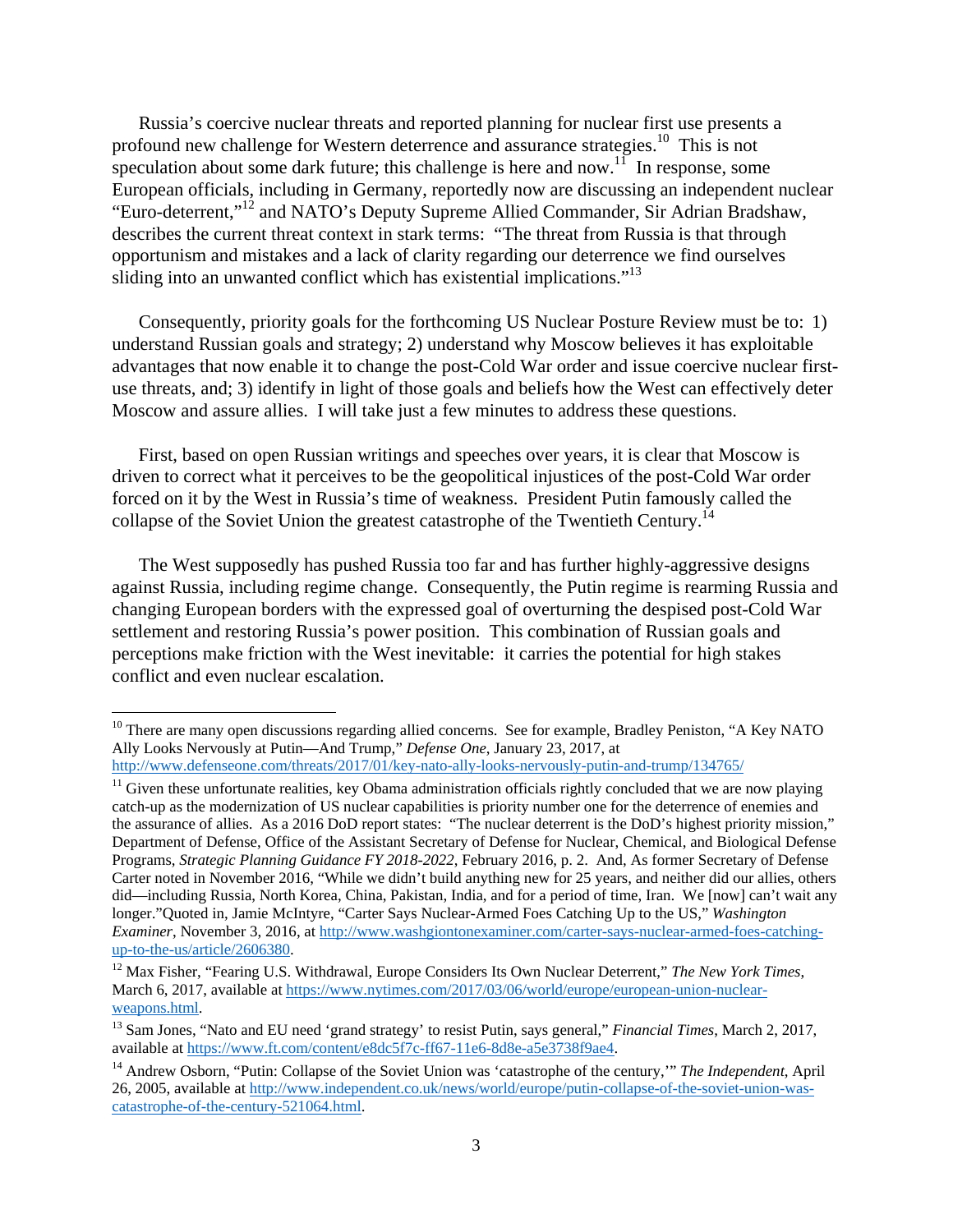Further, Russia believes it has the capability and the will to overturn the status-quo, while it doubts NATO's resolve to resist *if Russia poses the threat of war and nuclear coercion*. Moscow's self-image, in addition to its skepticism regarding NATO's resolve threaten deterrence in Europe and understandably frightens our allies.

I am *not* suggesting here that Russia wants war or is cavalier about the prospect of nuclear war. However, Moscow's perception of an asymmetry in resolve and readiness to risk war is key to the potential for deterrence failure in Europe and the need to assure threatened allies.

In short, Russia appears to have some felt-freedom to move against the West given its perception of this asymmetry of need, will and power. Just how much freedom Russia believes it has to expand its position and how it will act with that freedom likely depends on Moscow's calculations of NATO's determination, readiness and power to resist. That is a calculation the West can affect by its statements and actions.

For example, some commentators assert that the Putin regime has dangerous designs on the Baltic states, others say it has no such designs. My point is that there probably is not a fixed answer to this question regarding Russia's readiness to act on its aspirations and perceptions of advantage. Rather the Putin regime is pragmatic and the West can act to limit Moscow's agenda and actions vis-à-vis the Baltic states and elsewhere. This possible constraint on Moscow is what makes Russia today different from Germany of the late 1930s, and why strengthening NATO's deterrence position is so critical.

What are the implications of these realities for Western deterrence and assurance strategies and requirements? The most basic need is for US policies and forces that are of sufficient size and flexibility to adapt as necessary to an increasingly hostile and dynamic nuclear threat environment.<sup>15</sup> That principle alone is very different from the previous dominant post-Cold War policy direction which sought largely to reduce and constrain US nuclear capabilities on a continuing basis.

But, more specifically, the West must end Russian misperceptions that Moscow's will and readiness to break the West at the risk of war are greater than the West's will and readiness to prevent it from doing so.

We can help in this regard with consistent, resolute alliance-wide declaratory policies, along with relevant exercises, that signal a message of resolve to Moscow that the United States and NATO will not prove wobbly, even *under Moscow's coercive nuclear threats*, i.e., the West must deny Moscow any expectation of an exploitable advantage in political will.

A useful example of a helpful declaratory policy was provided in 2016 by the then-new British Prime Minister, Theresa May. When asked in Parliament if she would ever authorize a

<sup>&</sup>lt;sup>15</sup> This need for adaptability has been emphasized by the Trump Administration's National Security Advisor, Lt. Gen. H.R. McMaster. See, *Strategy, Policy and History*, Lieutenant General H.R. McMaster, U.S. Army, Moderator: Dr. Mark Moyar, Foreign Policy Initiative, FPI Forum Transcript, November 20, 2016, p. 10.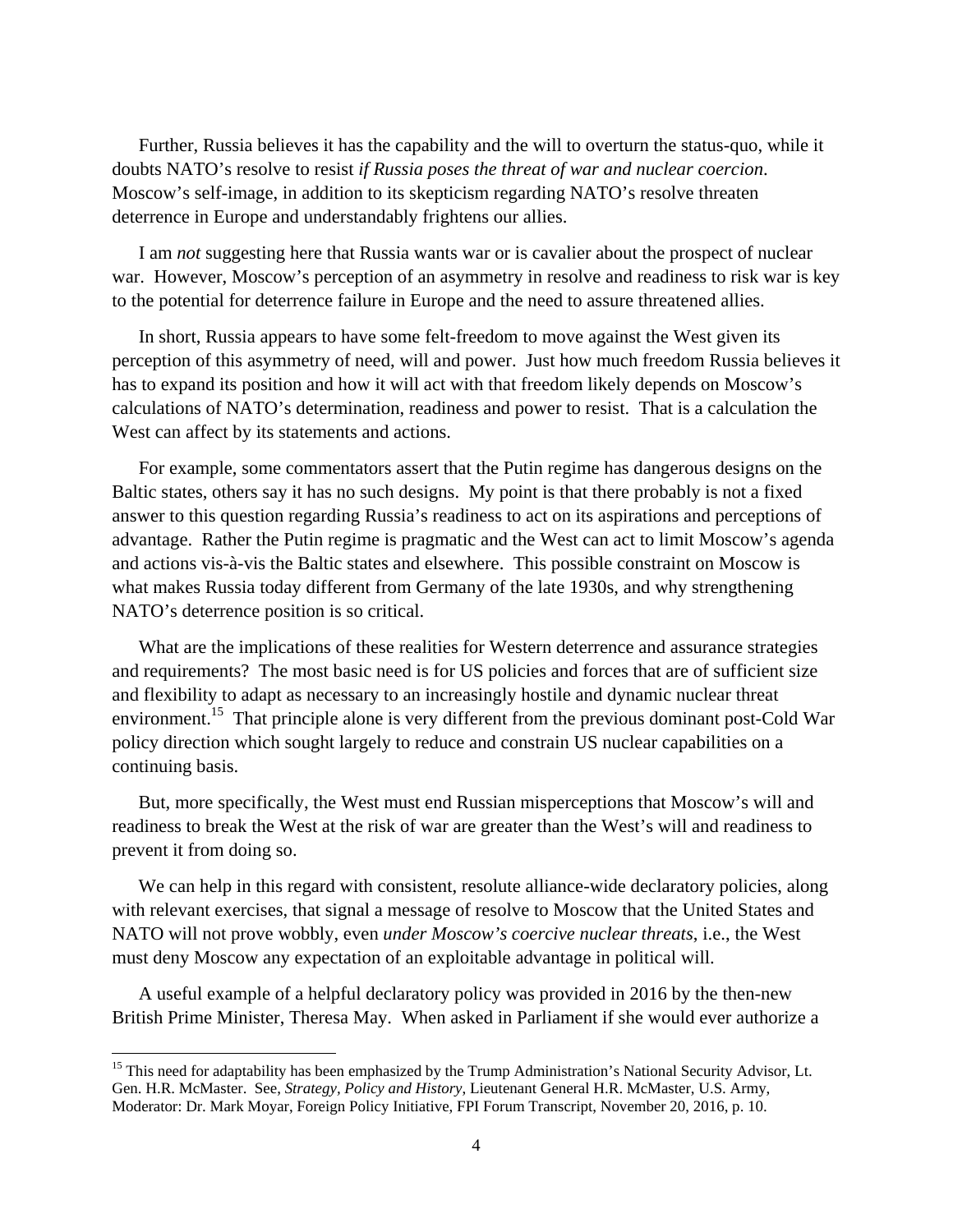nuclear strike given the dangers involved, she responded yes without hesitation. Prime Minister May added, "The whole point of a deterrent is that our enemies need to know that we would be prepared to use it. . . We must send an unequivocal message to any adversary that the cost of an attack on our United Kingdom or our allies will be far greater than anything it might hope to gain."16 No doubt Moscow paid considerable attention to that unambiguous deterrence signal.

A related theme in Russian writings is Moscow's apparent belief that Russia has exploitable nuclear and conventional force advantages over the West. These include greater, immediatelyavailable local conventional force capabilities and readiness. President Putin has boasted that he can have Russian troops in five NATO capitals in two days.17 These perceived advantages also include Russian nuclear escalation options to which NATO is thought to have no response given Russian skepticism about the West's will to resist.

The interaction here between increased Western non-nuclear defense preparedness in Europe and the perceived credibility of the West's nuclear deterrent is important. In response to Russian threats and expansionism, Western efforts to deploy high-readiness, *non-nuclear* defensive capabilities to protect NATO front-line states from a Russian military fait accompli will likely reduce Moscow's perceptions of exploitable advantage and also strengthen the credibility of US extended deterrence commitments. Why? Because doing so will deny Moscow's perceptions of an easy Russian fait accompli and demonstrate united Western resolve to put itself on the line for this cause. The West understood this point well during the Cold War. To use Cold War terms, a conventional "plate glass door" that is understood by Moscow to lead to intolerable loss if it should attack can be of great value for deterrence.

The level of additional, forward-deployed NATO defensive capability needed for this deterrent purpose is an important question. Lt. Gen. Valery Zaparenko, a former deputy chief of the Russian General Staff commented recently in this regard, "You can't deter much with a few battalions."18 A pertinent 2016 RAND study concluded that: "Having a force of about seven brigades, including three heavy armored brigades—adequately supported by airpower, landbased fires, and other enablers on the ground and ready to fight at the onset of hostilities" might provide an adequate initial deterrent.<sup>19</sup>

<sup>&</sup>lt;sup>16</sup> Theresa May, as quoted in House of Commons Hansard, "UK's Nuclear Deterrent," *Parliament.uk*, July 18, 2016, available at https://hansard.parliament.uk/Commons/2016-07-<br>18/debates/16071818000001/UKSNuclearDeterrent?highlight=Care.

<sup>&</sup>lt;sup>17</sup> Quoted in, Justin Huggler, "Putin 'privately threatened to invade Poland, Romania and the Baltic states," *The Telegraph*, September 18, 2014, available at

http://www.telegraph.co.uk/news/worldnews/europe/russia/11106195/Putin-privately-threatened-to-invade-Poland-Romania-and-the-Baltic-states.html.

<sup>18</sup> Matthew Bodner, "No End In Sight for Russia's Baltic Tit-for-Tat," *The Moscow Times*, September 23, 2016, available at https://themoscowtimes.com/articles/baltic-tit-for-tat-55434.

<sup>19</sup> David A. Shlapak and Michael W. Johnson, *Reinforcing Deterrence on NATO's Eastern Flank: Wargaming the Defense of the Baltics* (Washington, D.C.: RAND Corporation, 2016), p. 1, available at https://www.rand.org/content/dam/rand/pubs/research\_reports/RR1200/RR1253/RAND\_RR1253.pdf.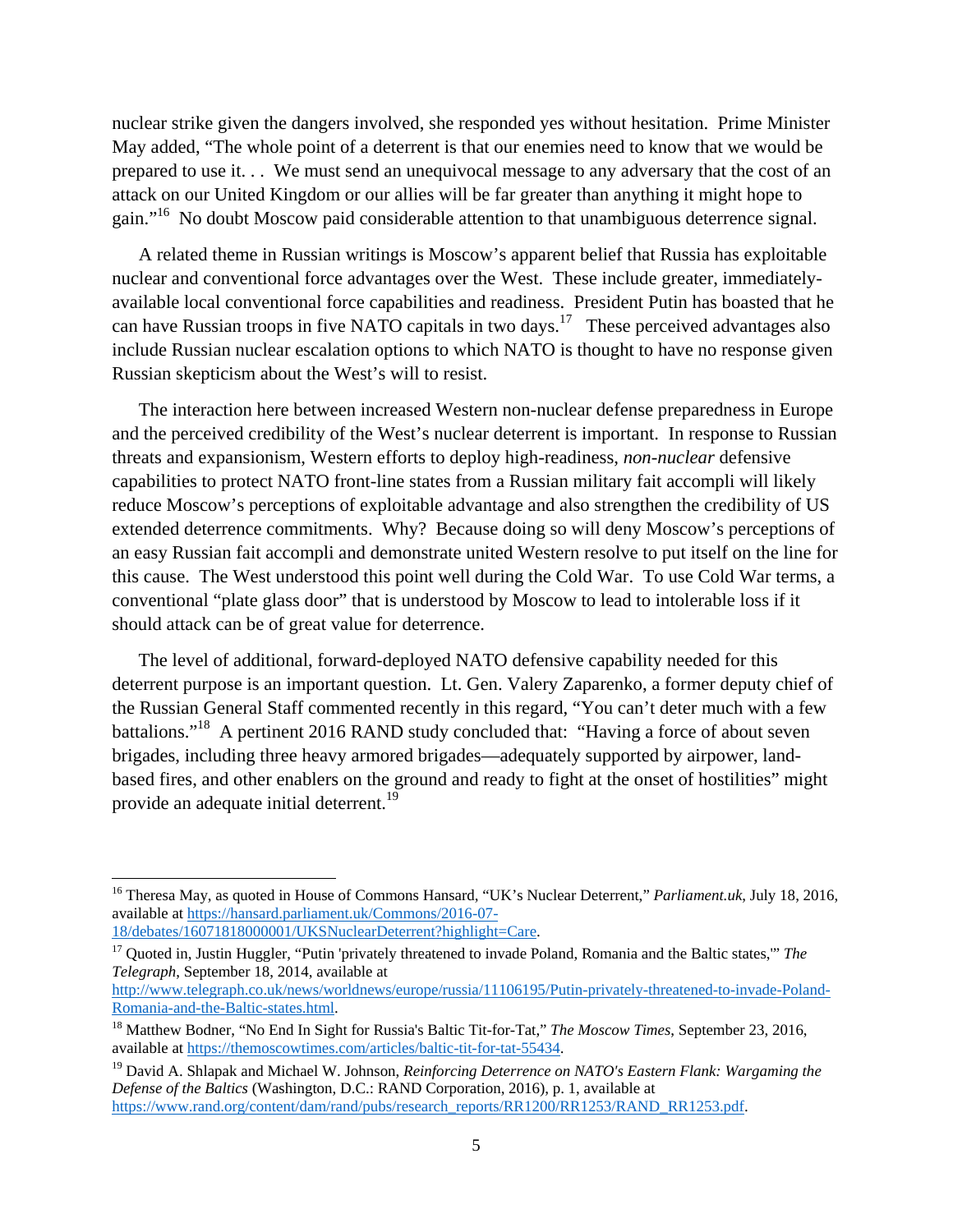The difference today, of course, is that NATO front-line states are former parts of the Soviet Union or former members of its Warsaw Pact. This point may be extremely significant because cognitive studies typically conclude that humans will accept greater risk to recover a value considered unfairly lost than to acquire a new gain. The leadership in Moscow clearly believes the West has inflicted great losses on Russia that must be recovered. This point suggests the challenge of deterring the Russian leadership in this second nuclear age; our Cold War approaches to deterrence are incomplete guides for contemporary deterrence strategies.

Because Moscow views nuclear escalation as an exploitable threat or act—based in part on its perceived ability to control escalation to its advantage—the West's deterrence and assurance strategies can neither escape the nuclear dimension nor be limited to in-theater capabilities. There are no solely non-nuclear or wholly local fixes that can fully address NATO's deterrence needs.

Some Western steps in this regard include:

- Modernizing the US nuclear triad, to include some very low-yield options on accurate US strategic missile systems, $^{20}$  and strengthening command and control systems;
- Deploying US national missile defense capabilities sufficient to deny any opponent a plausible strategy of coercing Washington via threats of limited nuclear attack<sup>21</sup> (this step also is essential given the emerging North Korean ICBM threat to the United States); $^{22}$
- Advancing the delivery date of the nuclear-capable F-35 and B61-12 combination;<sup>23</sup>
- Retaining the unique capabilities of the B61-11;
- Increasing NATO DCA survivability and readiness;  $2^4$
- Expanding DCA burden sharing, possibly by inviting personnel from additional NATO states to serve as DCA pilots;

<sup>20</sup> Defense Science Board, *Seven Defense Priorities for the New Administration* (Washington, D.C.: Defense Science Board, December 2016), p. 24, available at http://www.acq.osd.mil/dsb/reports/Seven\_Defense\_Priorities.pdf.

<sup>21</sup> Tom Karako, Keith Payne, Brad Roberts, et. al., *Defense and Defeat: A Report of the CSIS Missile Defense Project* (New York: Rowman & Littlefield, March 2017), available at https://csis-prod.s3.amazonaws.com/s3fspublic/publication/170228\_Karako\_MissileDefenseDefeat\_Web.pdf?.oYEfXIARU6HCqtRN3Zuq7mKljU3jIlq.

<sup>&</sup>lt;sup>22</sup>The Chairman of the JCS, Gen. Joseph Dunford, recently observed, "Clearly we see now a combination of both intercontinental ballistic missile capability as well as an effort to put a nuclear warhead on that intercontinental ballistic missile. So North Korea not only threatens South Korea and not only threaten the region but now presents a threat to the homeland as well." Dunford Speaks at Brookings Institution," *Department of Defense*, February 23, 2017, available at https://www.defense.gov/Video?videoid=511122.

<sup>23</sup> See Orianna Pawlyk, "F-35 Could Carry B61 Nuclear Warhead Sooner Than Planned," *Tech*, January 10, 2017, at, http://defensetech.org/2017/01/10/f-35-carry-b61-nuclear -warhead-sooner-planned/.

<sup>&</sup>lt;sup>24</sup> A December 2015 NATO report states that DCA aircraft, "are available for nuclear roles at various levels of readiness—the highest level of readiness is measured in weeks." An earlier GAO Report to Congress places that time at 30 days. See respectively, *NATO's Nuclear Deterrence Policy and Forces*, December 3, 2015, available at, http://www.nato.int/cps/en/natohq/topics\_50068.html; and GAO, Report to Congressional Requesters, *Nuclear Weapons: DOD and NNSA Need to Better Manage Scope of Future Refurbishments and Risks to Maintaining U.S. Commitments to NATO*, GAO-11-387,May 2011, p. 5.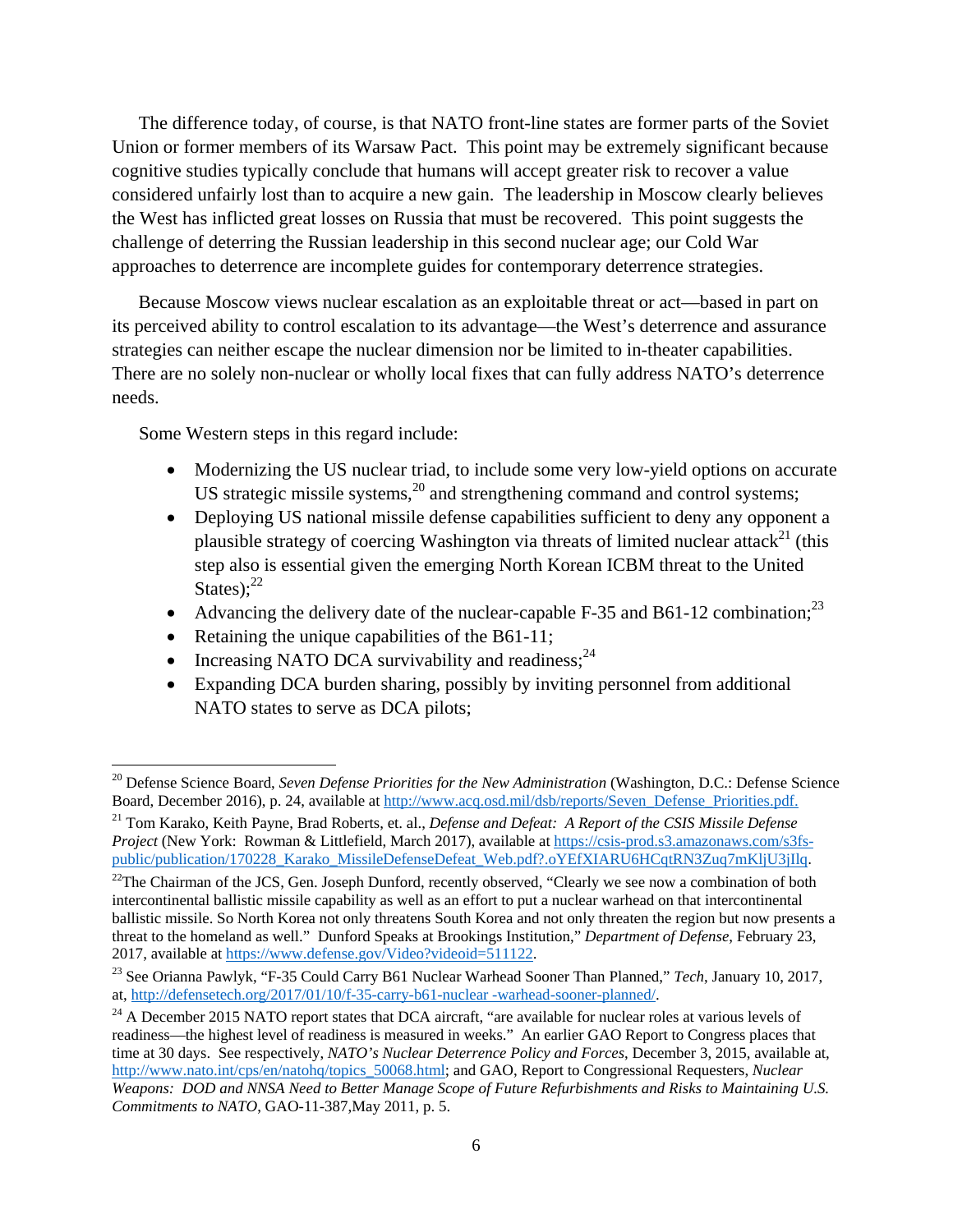- Ensuring that NATO conventional forces can survive and fight in the context of limited Russian nuclear escalation;
- Increasing the active and passive defense of key NATO nodes and assets against conventional and nuclear strike; and,
- Ensuring the capability to penetrate advanced defensive systems such as the S-500.

Finally, the development of "new" US nuclear capabilities should not be ruled out peremptorily by policy.25 Increased US nuclear force numbers may well be *unnecessary*, but there are some plausible capabilities that could help reduce Moscow's perceptions of exploitable advantages. It should be recalled that then-Commander of STRATCOM, General Kevin Chilton, observed publicly that the US nuclear force posture deemed adequate for the 2010 NPR was predicated on the assumptions that Russia would abide by its arms control treaty commitments, and that there would be no call for additional capabilities.<sup>26</sup> The Russians have since violated the former assumption, and the latter is now an open question given Moscow's expansionism, buildup of new nuclear forces, and dangerous views of escalation.

The FY2016 NDAA's discussion of the US Stockpile Responsiveness Program indicates that there is bipartisan support for, "…the policy of the United States to identify, sustain, enhance, integrate, and continually exercise all capabilities required to conceptualize, study, design, develop, engineer, certify, produce, and deploy nuclear weapons to ensure the nuclear deterrent of the United States remains safe, secure, reliable, credible, and responsive."<sup>27</sup> Nevertheless, some commentators suggest that any "new" US nuclear capability would likely upset the delicate domestic political consensus in favor of US nuclear modernization, and thus must be rejected.<sup>28</sup> This domestic political concern may be valid and an important consideration, but any review of emerging policy and force needs should at least identify those steps that could serve to strengthen deterrence and assurance—even if a subsequent political decision is made to avoid such steps given anticipated domestic political costs. The prospective trade-offs of such a decision must be understood.

However that question is resolved, a more robust and unified Western declaratory policy should complement any new steps. The long-held policy notion that uncertainty and ambiguity with regard to Western deterrence strategy is adequate for deterrence needs to be reconsidered. The historical evidence is overwhelming that uncertainty and ambiguity sometimes are not adequate for deterrence. Rather, explicit and direct deterrence statements are necessary in some cases. As former Defense Secretary Leon Panetta recently observed, in some cases credible

<sup>25</sup> Defense Science Board, *Seven Defense Priorities for the New Administration*, op. cit. See also the comments by Air Force Chief of Staff, Gen. David Goldfein, in "Nuclear Posture Review Due in Spring: Air Force Chief," *Exchange Monitor*, February 9, 2017, available at http://www.exchangemonitor.com/publication/morningbriefing/nuclear-posture-review-due-spring-air-force-chief/.<br><sup>26</sup> Kevin Chilton, as quoted in, "Nuclear Posture Review," 111<sup>th</sup> U.S. Congress, Senate Armed Services Committee,

April 22, 2010, available at https://www.gpo.gov/fdsys/pkg/CHRG-111shrg63689/html/CHRG-111shrg63689.htm

<sup>&</sup>lt;sup>27</sup> FY2016 NDAA, Sec. 4220(a), enacted December 23, 2016.

<sup>&</sup>lt;sup>28</sup> James Acton, "Policy Outlook Panel," Nuclear Deterrence Summit, Washington, D.C., February 28, 2017.